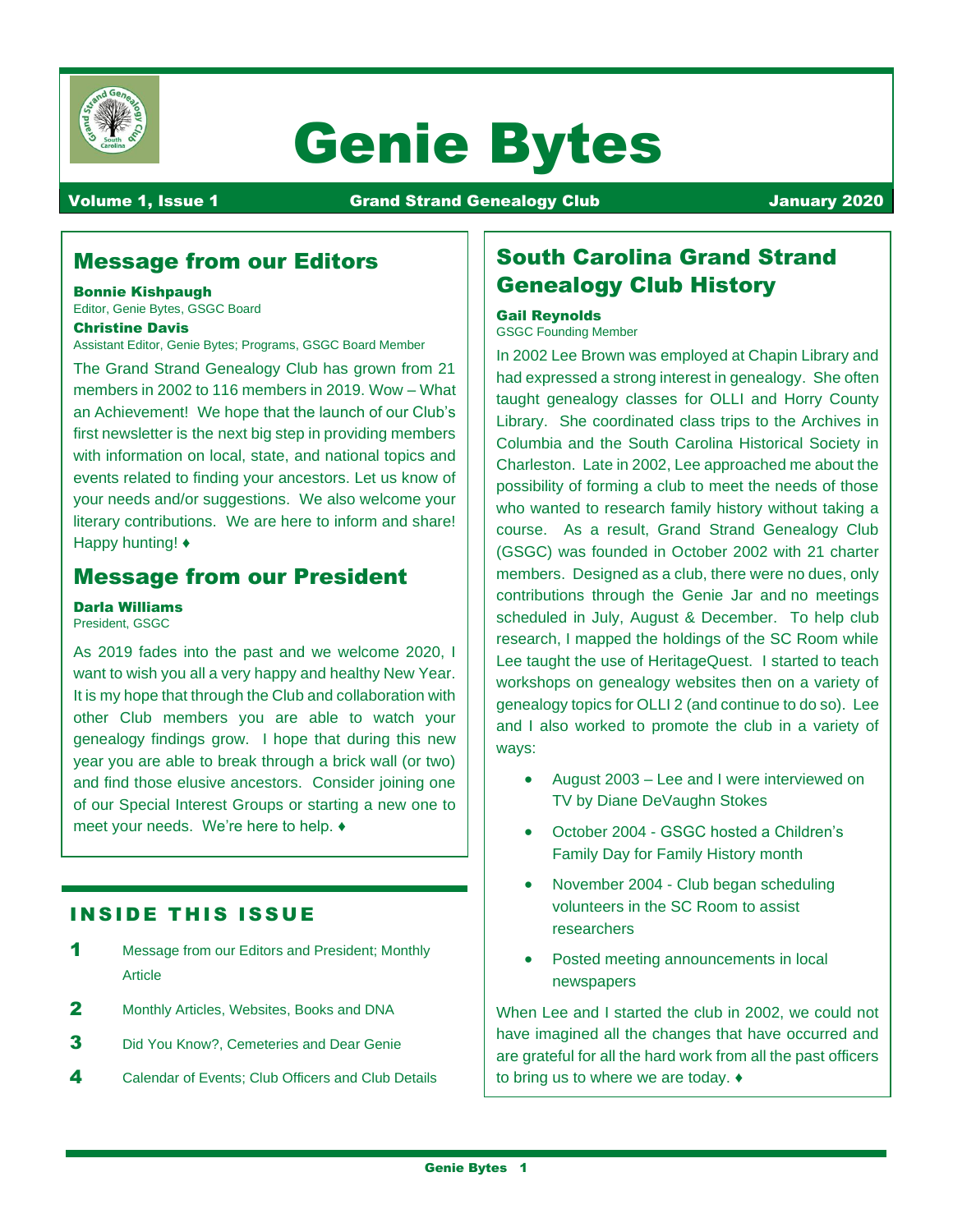## Daughters of Amer. Rev. (DAR)

#### Christine Davis

Assistant Editor, Genie Bytes; Programs, GSGC Board

The 2019 Federation of Genealogical Societies Conference (FGS) was held in Washington DC this past August. A preconference day offered a tour of the DAR. What a treat! Cheri Passey and I spent the morning in a guided tour, then we were given time to conduct some serious research using the DAR databases of known Patriots and a library of books and supporting document files. The DAR has a bevy of excellent genealogists and librarians to assist. I did find some treasures, enough to help me identify additional supplemental Patriots in my family. The DAR Library has an abundance of family lines complete with evidence in the form of birth, marriage, death, deeds, and a host of other verified information typically found in homes, city, county, and state archives. If you suspect a relative (male or female) was alive during Revolutionary times you should check out their website and do some investigation. ♦

## National Archives

#### Christine Davis

Assistant Editor, Genie Bytes; Programs, GSGC Board

Another FGS pre-conference option was a visit to the National Archives. Cheri Passey and I walked **~**10 blocks from the DAR to the National Archives meeting some well-known genealogists along the way. Once there, we viewed the Constitution and the Declaration of Independence in the public side, then walked around to the research side. All libraries in DC require credentials and it did take time to view a video, submit our Driver's License, have our picture taken and wait for the printing of an ID card. Treasures here were abundant. Every time you find a record in Ancestry citing the National Archives, you can find it here. They are known for immigration and naturalization records, ship registries, land, map and certain military records. Be prepared to spend the day. Come with a list of documents you want to view and understand there are designated PULL times when the librarians go into the archives to find requested documents. Bring reserve power for your phone so you can take pictures. All other materials must be placed in a locker. Check with their website to learn as much as you can before you visit. Is it worth it? Oh yeah! ♦

## Featured Website

The GU272 Memory Project traces the family histories of more than 300 enslaved people who were sold by the Jesuit priests of Georgetown University (then known as Georgetown College) to Louisiana Sugar Plantations in 1838. So far, the project has identified more than 8,400 descendants of these families, about half of whom are still living. (GU272.americanancestors.org) ♦

## Featured Books

*How To Find Your Family History In U.S. Church Records: A Genealogist's Guide* by Sunny Jane Morton and Harold A. Henderson  $\triangle$ 

*The Family Tree Guide to DNA Testing and Genetic Genealogy* by Blaine T. Bettinger, 2<sup>nd</sup> Edition ♦

*The Family Tree German Genealogy Guide: How to Trace Your Germanic Ancestry in Europe* by [James](https://www.amazon.com/James-Beidler/e/B00MB1OXMW/ref=dp_byline_cont_ebooks_1)  [Beidler](https://www.amazon.com/James-Beidler/e/B00MB1OXMW/ref=dp_byline_cont_ebooks_1) ♦

## My DNA Percentages Keep Changing. Why?

#### Phyllis Hughes

2<sup>nd</sup> Vice President & Webmaster, GSGC Board

Joanna Mountain, Ph.D., the senior director of research for *23andMe* explains that these changes are common occurrences. She states that there are two main reasons that estimates change over time.

First, the data to which DNA customers are compared are updated because testing services receive additional and revised information over time. When new or revised population clusters are introduced, this may cause the percentages to fluctuate. These changes reflect a broadening or narrowing of populations and associated regions and borders. These revisions do not mean that your initial results were incorrect, but rather you are getting a clearer picture of your genetic makeup.

Secondly, the formula (algorithm) for estimating the ancestry proportions may change as researchers work towards more precise analysis. ♦

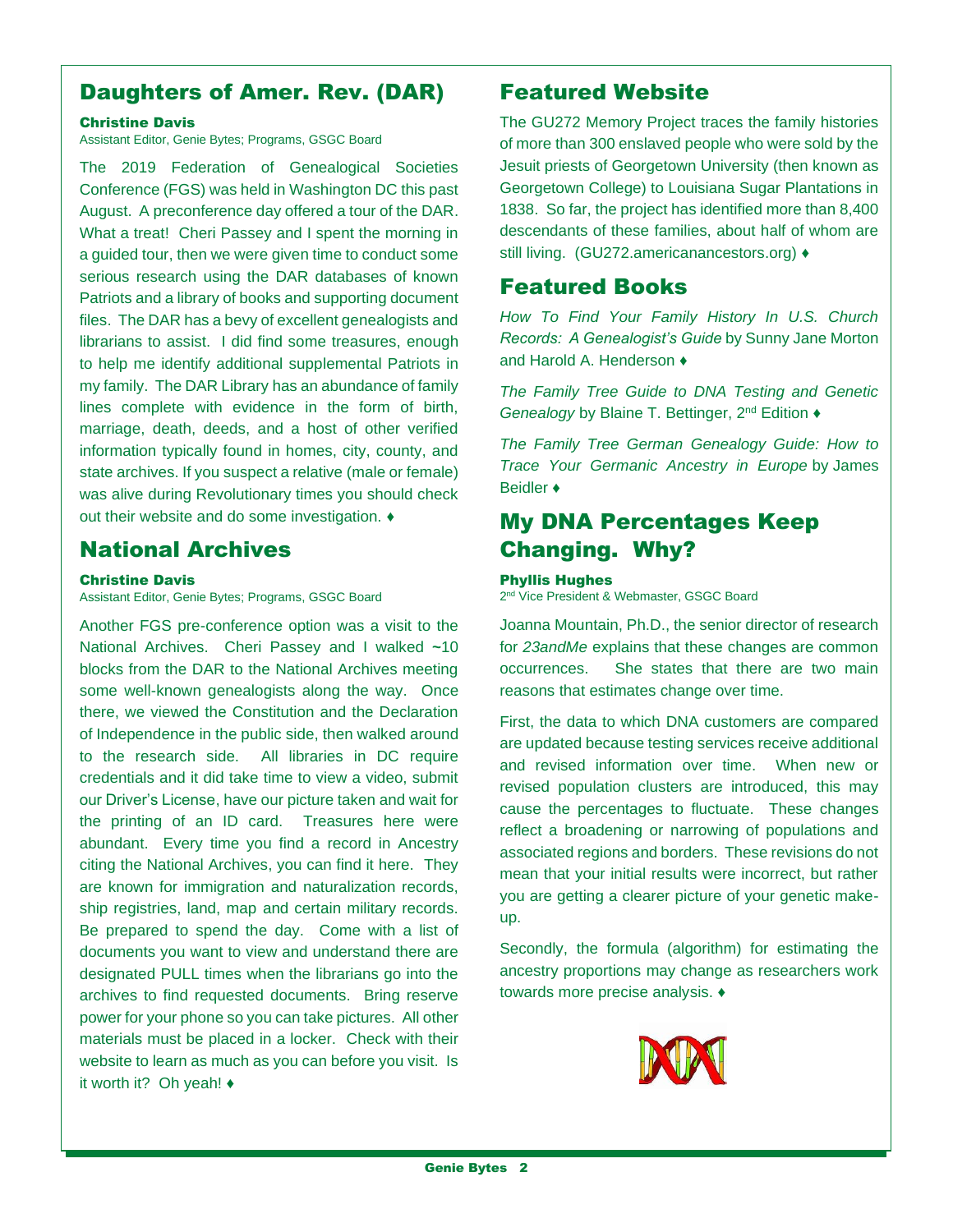## Did You Know?

Effective May 2019 Chapin Library became a *FamilySearch* Affiliate Library. Kudos to our past Club President, Charlene Carson, for making this happen! ♦

You Can Search **Surnames** on YouTube. ♦

Federation of Genealogical Societies **(FGS)** and National Genealogical Society **(NGS)** are merging and will take place no later than October 1, 2020. ♦

#### **State Guides**

#### **Minnesota**

(Source: State Guide Minnesota by Stuart-Warren, P. Originally published in the Oct/Nov 2019/Vol. 20, Issue 6, P. 33 of *Family Tree Magazine*)

Statehood: 1858

First Federal Census: 1850

Statewide Birth & Death Records Begin: 1900 (birth),

1908 (death)

Statewide Marriage Records Begin: 1958

Public-land State Counties: 87

Contact for Vital Records: Minnesota Department of Health Office of the State Registrar Box 64975 St. Paul, MN 55164

Phone: 651-201-5980 Website: [www.health.state.mn.us>](http://www.health.state.mn.us/)  $\triangleleft$ 

#### New Jersey

(Source: State Guide New Jersey by Beidler, J.M. Originally published in the Oct/Nov 2019/Vol. 20, Issue 6, P. 37 of *Family Tree Magazine*)

Statehood: 1787

First Federal Census: 1830 Statewide Birth & Death Records Begin: 1848 Statewide Marriage records Begin: 1848 Counties: 21

Contact for Vital Records: New Jersey Department of Health Bureau of Vital Statistics & Registration Box 370 Trenton, NJ 08625 Phone: 866-649-8726 Website: [www.state.nj.us/health/vital/order](http://www.state.nj.us/health/vital/order-vital/genealogical-records/)[vital/genealogical-records/>](http://www.state.nj.us/health/vital/order-vital/genealogical-records/) ♦

**International African American Museum (IAAM) -** Charleston held a groundbreaking ceremony on October 25, 2019 to launch the International African American Museum at 14 Wharfside Street, near the former Gadsen's Wharf, the disembarkation point of over 40% of African Americans entering the colonies. This historic and important museum is slated to open Winter 2021. Plan your visit! ♦

## Cemeteries

#### Susan Perhala

Office Depot Rewards, GSGC Board

Is there an organization in our state that knows the answers to almost every question you may have about cemeteries? Yes, there is. Chicora, based in Columbia, SC, has a mission of preservation and conservation of cemeteries. Dr. Michael Trinkley and his staff have made available the database of [Chicora.org.](http://chicora.org/) Are there laws protecting cemeteries? What/who is Chicora and what do they do? The answers are here. You are encouraged to google this site and see the valuable information and important work this organization has done and is currently doing to educate and inform the public and to preserve and conserve burial sites. ♦



## Dear Miss Genie

Any tips on tracing ancestors anglicizing their names when they immigrated. My French-Canadian relatives changed their names and have found many with same name born at same time; e.g., Pierre Boucher. How to tell if he's mine?

**Answer:** Ancestors often took the english/american word for family name; e.g., Levesque (french) to Bishop (english/american). Check for english translation of original family name. Also, ancestors often took the name of their trade for their "new" english/american name; e.g., Schmied (german) to Blacksmith (english/american). Try using a timeline of who/when/where to determine the correct person. See blogs.ancestry.com/ancestry/2014/01/14/ask-ancestryanne-my-ancestors-changed-their-names-what-now/ ♦